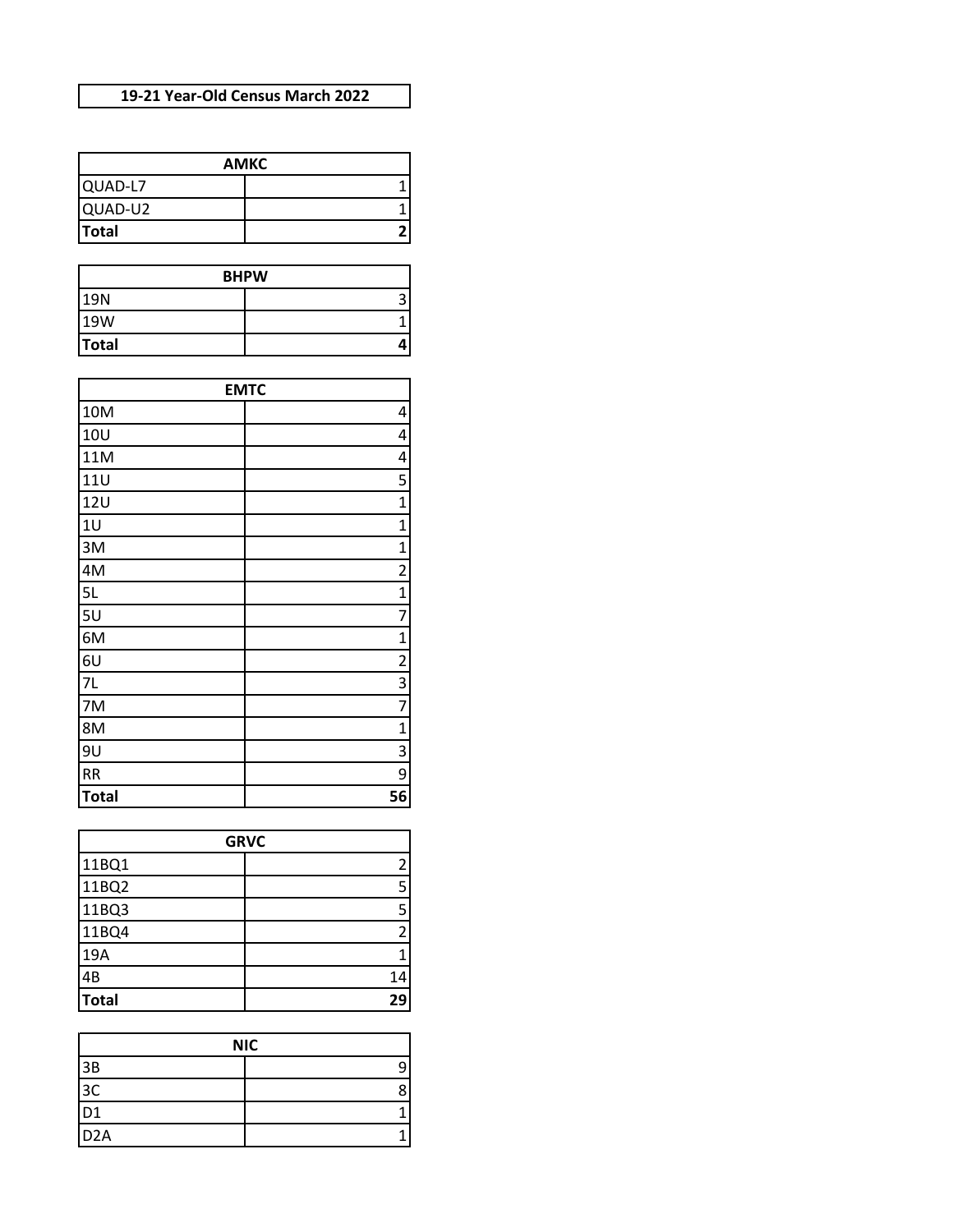| tal | - |
|-----|---|
|     |   |

|                     | <b>RMSC</b>             |
|---------------------|-------------------------|
| 5                   | 1                       |
| $\overline{7}$      | $\overline{\mathbf{c}}$ |
| 9                   | $\overline{2}$          |
| 11                  | $\mathbf{1}$            |
| 8B                  | 1                       |
| <b>EAST 2B</b>      | 1                       |
| EAST <sub>4B</sub>  | 3                       |
| <b>RR</b>           | $\mathbf 1$             |
| <b>SOUTH 2A</b>     | 3                       |
| SOUTH <sub>2B</sub> | 1                       |
| <b>SOUTH 5B</b>     | $\overline{2}$          |
| <b>Total</b>        | 18                      |

|                | <b>RNDC</b>    |
|----------------|----------------|
| 1CN            | 15             |
| 1LN            | 9              |
| 1LS            | 9              |
| 1 <sub>N</sub> | 14             |
| 1S             | 14             |
| 1UN            | $\overline{7}$ |
| 1US            | 5              |
| 2CN            | 12             |
| 2CS            | 12             |
| 2LN            | 8              |
| 2LS            | 12             |
| 2N             | 13             |
| 2S             | 17             |
| 3CN            | 9              |
| 3CS            | 6              |
| 3UN            | $\overline{7}$ |
| 3US            | 4              |
| 4CN            | 9              |
| 4CS            | 10             |
| 4LN            | 13             |
| 4LS            | 14             |
| 4UN            | 10             |
| 4US            | 15             |
| 5CN            | 12             |
| 5CS            | 11             |
| 6CN            | 9              |
| 6CS            | 10             |
| 6LN            | 17             |
| 6LS            | 16             |
| 6UN            | $\overline{1}$ |